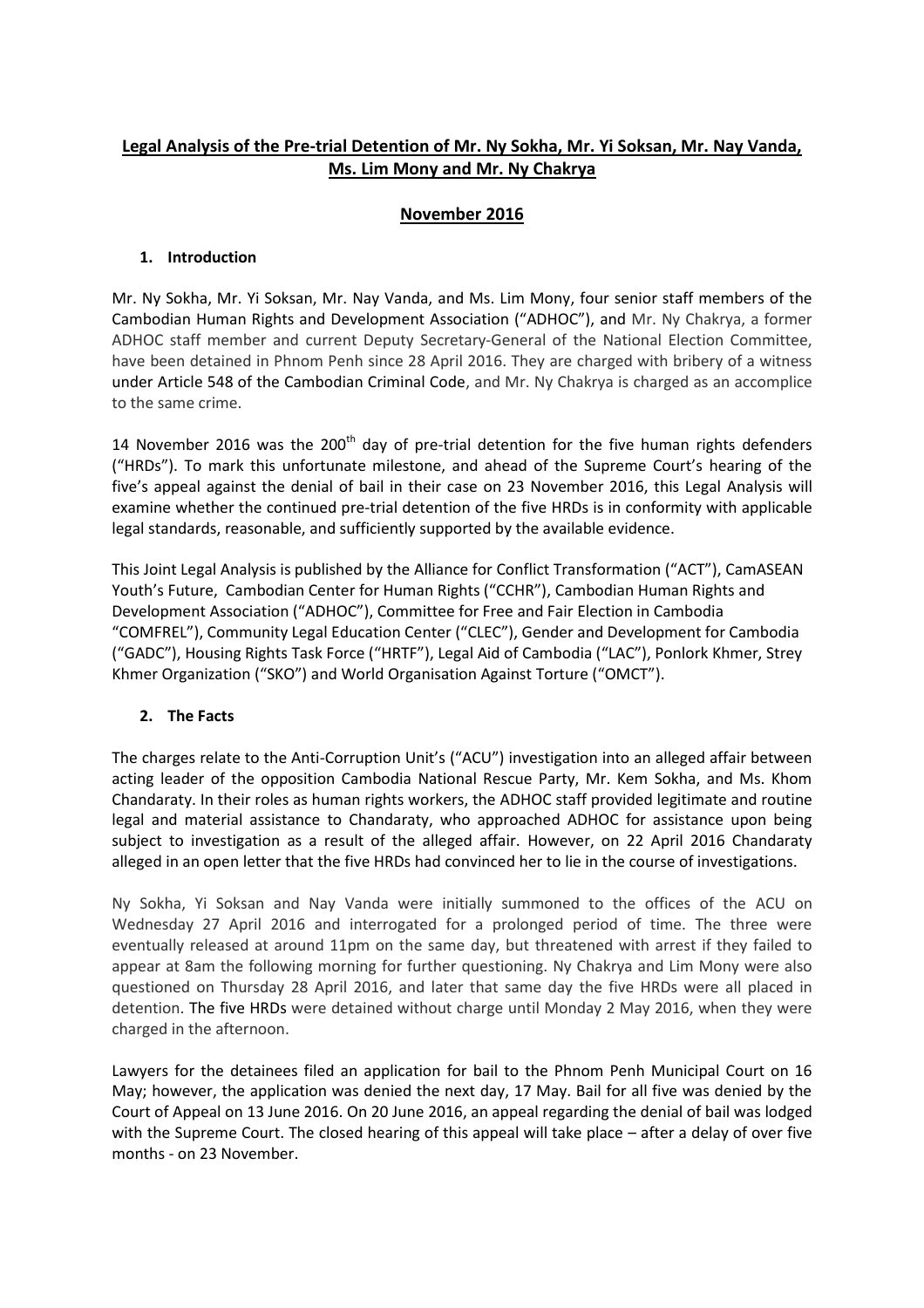A closed hearing of the five's appeal against the Investigating Judge's decision of 27 October 2016 to extend their pre-trial detention for a further six months took place before the Appeal Court on 11 November. The Court of Appeal upheld the decision of the Investigating Judge. The analysis below is also relevant to this appeal.

#### **3. The law**

#### **3.1 International human rights law**

Although it is sometimes necessary to impose pre-trial detention in order assist in the proper administration of justice and to protect victims and witnesses, the excessive or improper use of pretrial detention unduly restricts the right to liberty and the presumption of innocence.

The **right to liberty** is strongly protected both in Cambodian law and under international human rights law ("IHRL"). IHRL is directly applicable in the Cambodian domestic legal system as a result of Article 31 of the Constitution and a 2007 decision of the Constitutional Council.<sup>1</sup> Article 9(1) of the International Covenant on Civil and Political Rights (the "ICCPR"), to which Cambodia is a State Party, provides that:

"*Everyone has the right to liberty and security of person. No one shall be subjected to arbitrary arrest or detention. No one shall be deprived of his liberty except on such grounds and in accordance with such procedures as are established by law*."

Article 38 of the Constitution similarly declares: "*The prosecution, arrest, or detention of any person shall not be done except in accordance with the law*." Where a person is detained not in accordance with Cambodian law, their detention will be unlawful and arbitrary, in violation of the Constitution and IHRL.

The **right to be tried within a reasonable time and to a strong justification for the imposition of pre-trial detention** are also both strongly protected under IHRL. Article 9(3) ICCPR provides that:

"*Anyone arrested or detained on a criminal charge […] shall be entitled to trial within a reasonable time or to release. It shall not be the general rule that persons awaiting trial shall be detained in custody, but release may be subject to guarantees to appear for trial, at any other stage of the judicial proceedings, and, should occasion arise, for execution of the judgement*."

Therefore, only if judicial supervision or other measures would not be able to adequately address all concerns, and detention of the charged person is determined to be an objective necessity, should pre-trial detention be considered as a last resort. Liberty of the accused should always be the default option, rather than detention.

The United Nations ("UN") Human Rights Committee, the treaty body that may issue authoritative interpretations of the ICCPR, has held that to justify an exception to the general rule that persons awaiting trial are not to be detained in custody, a State must sufficiently describe the concerns that would justify continued detention and why these concerns could not be addressed by bail.<sup>2</sup>

**The right to the presumption of innocence**, a key element of the right to a fair trial, is also protected under both IHRL and Cambodian law. Article 38 of the Cambodian Constitution states:

 1 Constitutional Council of the Kingdom of Cambodia, Decision No. 092/003/2007, (10 July 2007)

 $^{2}$  Smantser v Belarus, UN Human Rights Committee (23 October 2008) para 10.3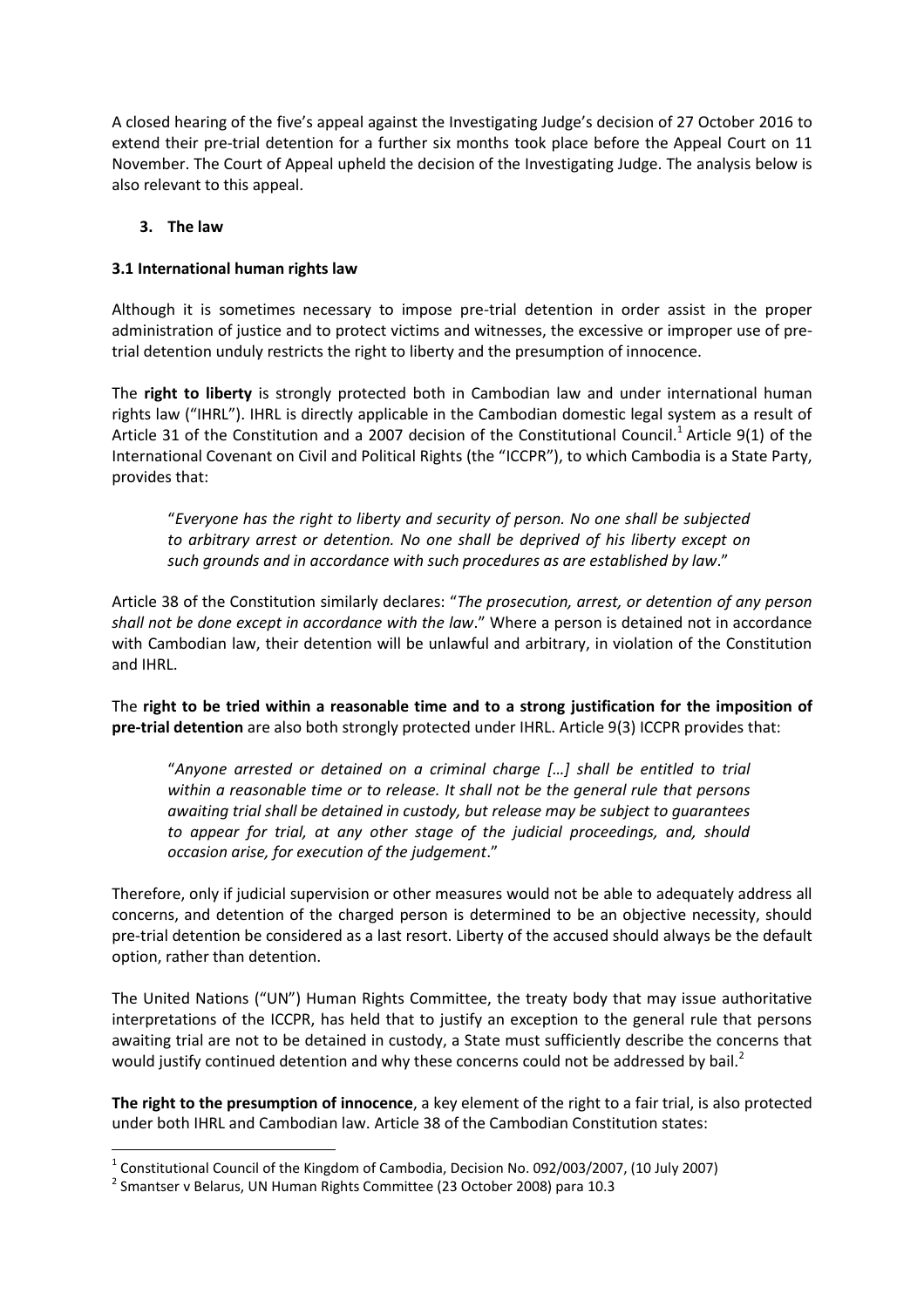"*Any accused shall be presumed to be innocent until they are finally convicted by the court*."

Article 14(2) of the ICCPR states that:

*"Everyone charged with a criminal offence shall have the right to be presumed innocent until proved guilty according to law."*

This includes the duty for all public authorities to refrain from prejudging the outcome of a trial, for example by abstaining from making public statements affirming the guilt of the accused.<sup>3</sup> Excessive pre-trial detention can undermine the presumption of innocence by effectively subjecting charged persons to punishment before they have been tried and convicted by a court, or by creating an erroneous impression that they are already considered dangerous criminals in need of imprisonment.

#### **3.2 Cambodian law**

Article 204 of the CPC provides that pre-trial detention can be imposed only in cases of felony or misdemeanour charges punishable by one or more years' imprisonment. As the offence of bribery of a witness in Article 548 of the Criminal Code is punishable by five to ten years' imprisonment, for both principals and accomplices, in principle it is possible for pre-trial detention to be imposed in this case.

The CPC clearly states in Article 203 that the default position should be that the charged person shall remain at liberty; only exceptionally may the charged person be provisionally detained. If the charged person is detained it must be in conformity with the conditions stated in that section of the CPC. The CPC therefore makes clear that pre-trial detention is to be used as a last resort; judges should start from the presumption that the accused individual should be released until the trial, or should consider judicial supervision (placing conditions on the individual's liberty until the trial), before they consider pre-trial detention.

Unfortunately, Cambodia continues to have a very high rate of pre-trial detention.<sup>4</sup> Recent figures released by the General Department of Prisons gave the number of persons in prison as 21,700 (0.14% of the population). This is a 125% increase on the 2006 figure of 9,634 persons.<sup>5</sup> One reason for this increase may be the increased frequency of pre-trial detention, and the increased length of pre-trial detention periods when it is imposed. The imposition of pre-trial detention is especially common in respect of human rights defenders, severely affecting the presumption of innocence, as well as preventing them from carrying out their legitimate human rights work.

Article 205 of the CPC sets out an exhaustive list of six situations that may justify the imposition of pre-trial detention under Cambodian law. An order for pre-trial detention, which is issued by the investigating judge under Article 206 of the CPC, must justify the imposition of detention by reference to these six criteria:

 $<sup>4</sup>$  In 2012, in 70% of the trials monitored by CCHR, the charged persons had been held in pre-trial detention,</sup> CCHR Report, 'Fifth Bi-annual Report: Fair Trial Rights in Cambodia', November 2012 [http://bit.ly/1NPhuV4.](http://bit.ly/1NPhuV4) More recently, external observers have put the percentage of individuals in pre-trial detention in Cambodian prisons at as high as 63.6%, the highest in Southeast Asia, Alice Cuddy and Chhay Channayda 'Pre-trial lockup rules flouted', The Phnom Penh Post, 29 May 2015 <http://bit.ly/1QDBfDm>

 3 UN Human Rights Committee, General Comment 32, Section IV.

<sup>&</sup>lt;sup>5</sup> Jack Davies, "Prison rates soaring in Cambodia" The Phnom Penh Post (4 November 2016) <http://bit.ly/2fixdWD>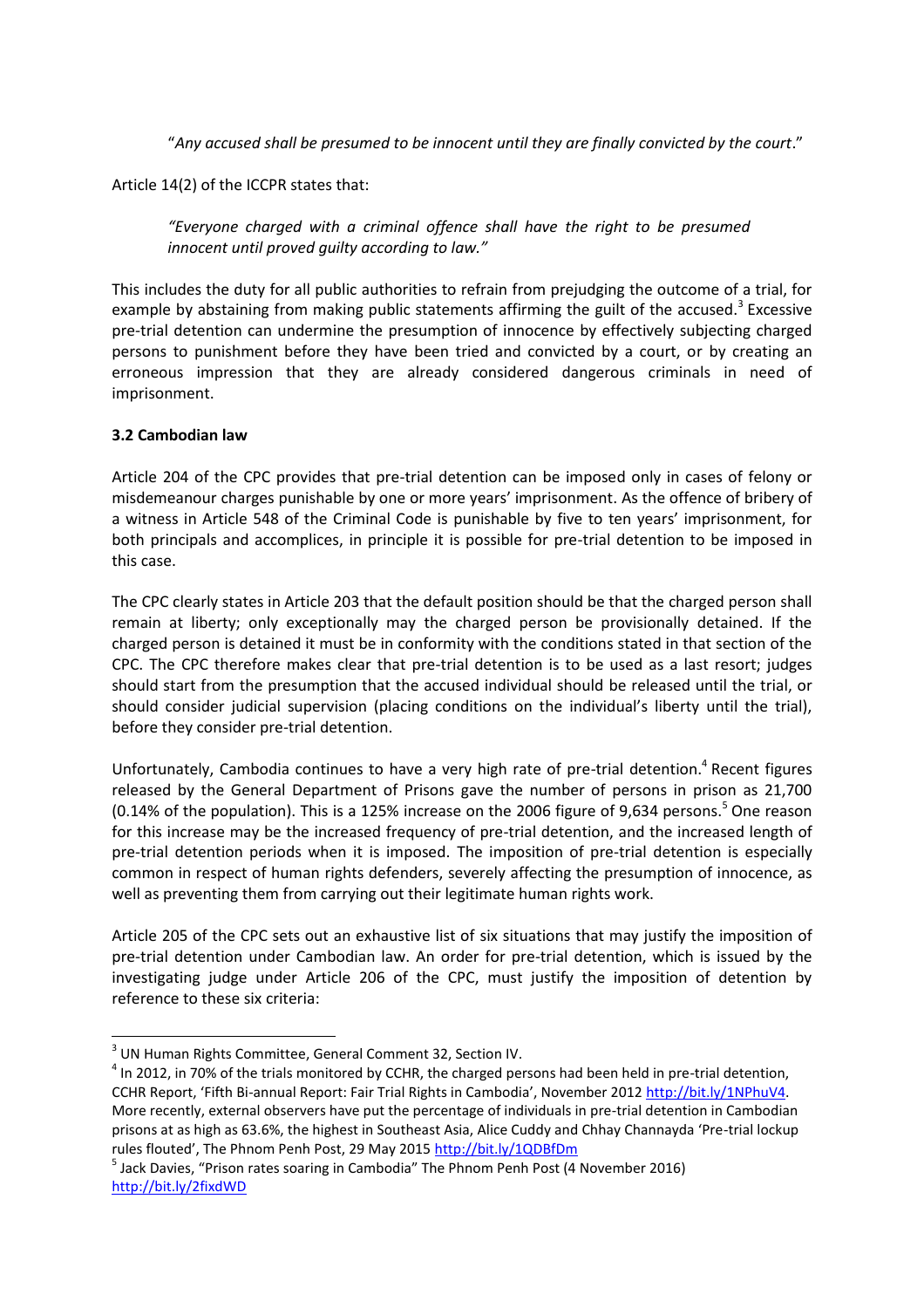*"Pre-trial detention may be imposed when the detention is necessary to: i. stop the offense or prevent the offense from happening again; ii. prevent any interferences with witnesses or victims or prevent any collusion between the accused person and the accomplice; iii. maintain evidence or material leads; iv. ensure the accused is kept for the court to decide according to its procedures; v. protect the security of the accused; vi. maintain public order to avoid any chaos caused by the offense."*

The CPC allows for the Investigating Judge to place someone in provisional detention for up to 18 months; that is, for a period of six months, renewable twice.<sup>6</sup> The renewal of pre-trial detention for further six-month periods must also be justified by reference to the criteria set out in Article 205.<sup>7</sup>

### **4. Analysis of the application of the law to the facts of the case**

### **4.1 The initial decision to impose pre-trial detention**

In the detention hearing on 2 May, the investigating judge stated that based on the fact that the four ADHOC staff had "committed a crime," they should be detained, referring to Article 205 (i), (iv), and (v) of the CPC. However, no evidence was offered to support these claims. Further, the assertion of guilt underpinning the investigating judge's decision to detain clearly fails to respect the presumption of innocence.

The detention order of 2 May, issued in accordance with Article 206 of the CPC, again stated that three of the relevant criteria for the imposition of pre-trial detention under Article 205 of the Code of Criminal Procedure had been satisfied. However, as noted above, no evidence for any of the criteria was presented in court.

### **4.2 The extension of pre-trial detention**

The continuation of pre-trial detention must also be justified or it will be considered arbitrary.<sup>8</sup> Article 211 of the CPC provides that the extension of pre-trial detention must also be justified with reference to the criteria set out in Article 205 of the CPC.

The order to extend their detention justified the extension on the basis of the need to prevent any interferences with witnesses or victims or prevent any collusion between the accused persons and the accomplice; and to ensure the accused is kept for the court to decide according to its procedures (Article 205 ii) and iv) of the CPC). On 11 November, the Court of Appeal upheld the decision of the Investigating Judge on the basis of Article 205 ii). However, again no evidence was produced to justify the need to prevent the collusion or interferences foreseen in Article 205 ii).

### **4.3 Analysis of the six criteria in Article 205**

Regardless of the varying arguments invoked in the different detention orders, hearings and decisions, analysis of the facts surrounding the five's arrest and detention, as well as the nature of the charges against them, demonstrates that it none of the six criteria for lawful pre-trial detention are or ever have been applicable in this case. These are the only reasons for which pre-trial

 $\overline{\phantom{a}}$ 

 $^6$  Article 208 CPC

 $^7$  Article 211 CPC

 $^8$  UN Human Rights Committee, Kwok v Australia, (23 Oct 2009) para. 9.3.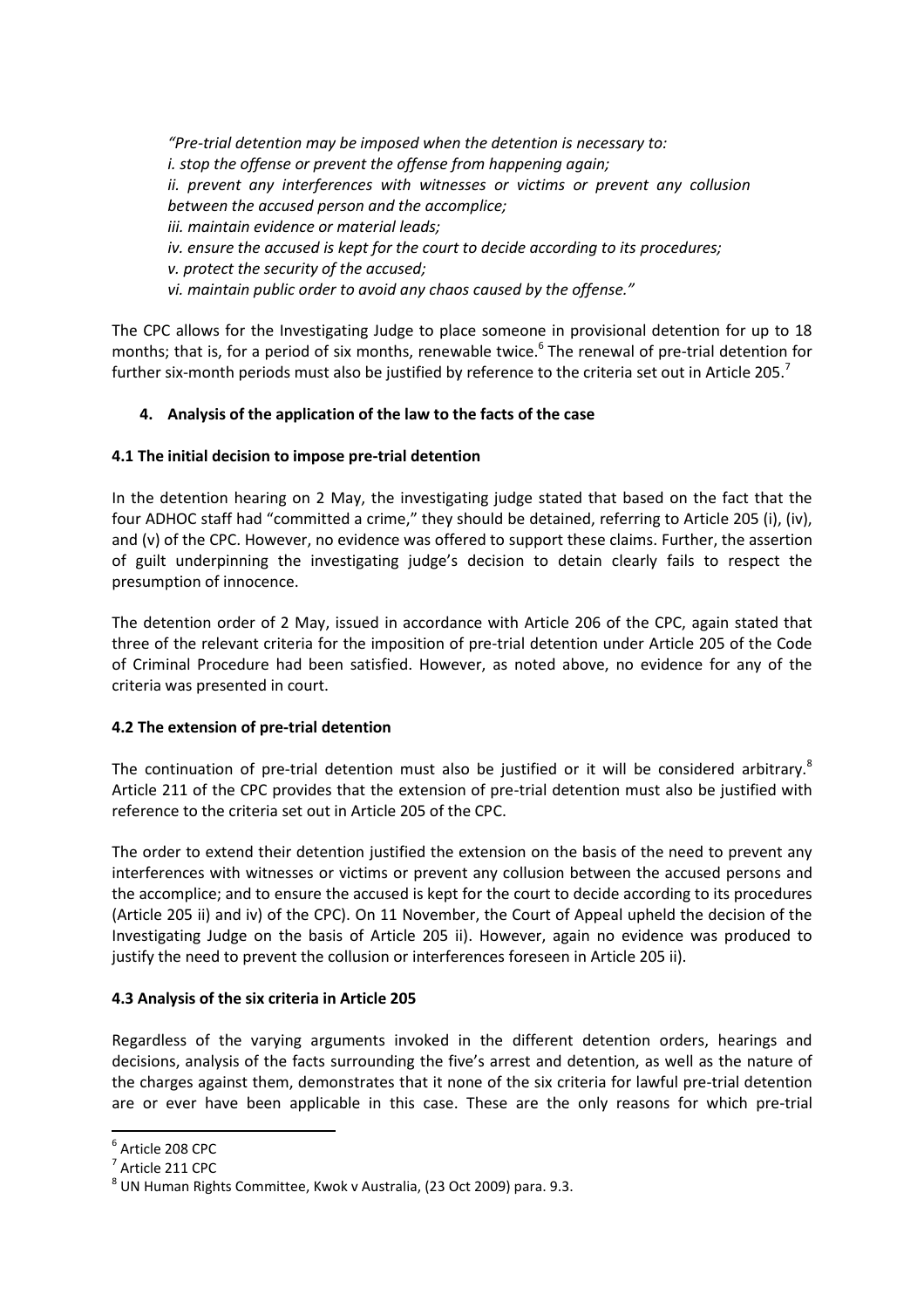detention may be imposed under Cambodian law. As a result, there can be no lawful justification for their continued detention:

## *i. stop the offense or prevent the offense from happening again;*

The five continue to insist that they are innocent of the criminal offence with which they have been charged, and that as a result there is no reason to believe they would commit criminal acts in future. In addition, the five are charged in relation to a high-profile criminal investigation, which has received much public and media attention due to the involvement of the acting leader of the opposition party. Under such intense scrutiny from the authorities, and being so well known for their activism and human rights advocacy as staff members of ADHOC, it is very unlikely the five would engage in any illegal activity if released. Moreover, any fears that the five would commit the alleged offence again could be addressed by imposing appropriate bail conditions and judicial supervision.

## *ii. prevent any interferences on witnesses or victims or prevent any collusion between the accused person and the accomplice;*

There is no evidence to suggest any of the five would harass witnesses or alleged victims or engage in collusion. As noted above, taking into account the high-profile nature of this case and of the individuals involved, the potential for such harassment or collusion appears especially unlikely. Again, any fears that the five would engage in harassment of witnesses or collusion could easily be addressed by imposing appropriate bail conditions and judicial supervision that would prevent them communicating with witnesses or other accused persons.

### *iii. maintain evidence or material leads;*

This criterion was not raised by the investigating judge or the Court of Appeal nor in any detention order. There is no material evidence in this case, aside from witness statements, of the alleged crimes.

### *iv. ensure the accused is kept for the court to decide according to its procedures;*

It has been held in relation to this article of the CPC that factors suggesting the charged person may flee include: employing measures to conceal their past; using aliases; changing jobs or locations many times; providing false information; previous disappearances; living in an area with many supporters and potential connections; frequent travels abroad; and financial means.<sup>9</sup> None of these justifications appear reasonable in this case. Indeed, upon being temporarily released at 11pm on 27 April following interrogation at the ACU, all three of the individuals concerned duly presented themselves again for questioning at 8am the following morning as requested. In addition, as all five have family members living in Cambodia, including in some cases young children, their flight risk is minimal. If the court did have a genuine concern that they may try to flee Cambodia, all five could easily be subjected to travel restrictions while on bail, such as the temporary forfeiture of passports and the requirement to periodically report to a local police station.

 $\overline{a}$  $^9$  Duch Case, Provisional Detention Appeal, Extraordinary Chambers in the Courts of Cambodia ("ECCC"), Pre-Trial Chamber, 3 December 2007, paras. 37-40 (false names and travel); Ieng Thirith Case, Provisional Detention Appeal, ECCC, Pre-Trial Chamber, 9 July 2008, paras. 54-56 (living in area with many supporters and potential connections, frequent travel abroad, financial means); Ieng Sary Case, Provisional Detention Appeal, ECCC, Pre-Trial Chamber, 17 October 2008, paras. 102-104 (frequent travel abroad, financial means, known and suspected political connections).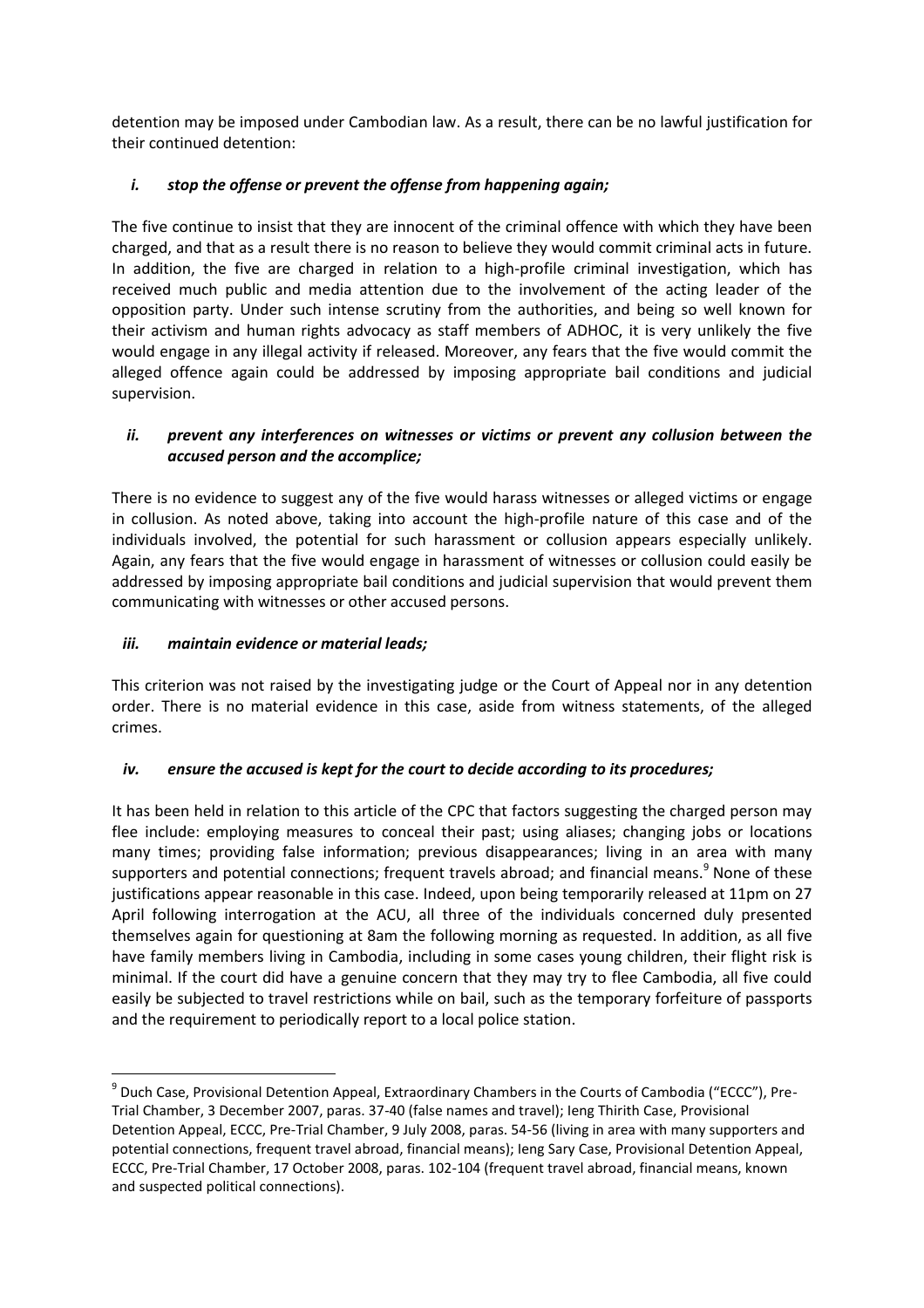#### *v. protect the security of the accused;*

As noted above, it has been held in relation to this article of the CPC that where there is no evidence that specific threats to security of charged person can be expected, the charged person cannot be provisionally detained on this ground.<sup>10</sup> No evidence of specific threats of this nature was presented before the court. There seems to be little risk from the facts and surrounding context that the five human rights defenders would be harmed during the period preceding trial. Indeed, it appears that the deplorable prison conditions to which they have been continuously exposed over the past seven months are having a far more detrimental impact on their wellbeing than would release on bail.

### *vi. maintain public order*

This criterion was raised by the investigating judge in the initial detention order dated 09 May 2016. However, no facts or evidence that the release of the five would be likely to disturb public order were included in the order, nor discussed at the hearing. The release on bail of four individuals who strive to promote and protect human rights and the rule of law, and another who is a key nonpartisan member of a vital state institution, appears highly unlikely to cause any disturbance to public order.

In conclusion, based on this evaluation of the relevant legal provisions, it appears that there is no justification on any of these grounds for the lengthy pre-trial detention of the five. The failure of the Cambodian authorities to present adequate reasons and supporting evidence for their detention is in violation of the CPC and IHRL. The five's detention is without an adequate legal basis in domestic law, and therefore arbitrary and unlawful, in violation of the Cambodian constitution and IHRL.

#### **Conclusion**

 $\overline{\phantom{a}}$ 

As well as contravening domestic law, the extended pre-trial detention of the five also violates international human rights standards, which are directly applicable in Cambodian law. As demonstrated above, there is no justifiable legal basis for the imposition or extension of their detention, nor to deny their request for bail; no adequate justification or evidence for the detention has been provided by the Cambodian authorities. Both the initial detention of the five, and its continuation and recent extension, should therefore be considered arbitrary and unlawful, in violation of Article 38 of the Constitution and Article 9 of the ICCPR. In order to bring the situation of the five into compliance with Cambodian law and IHRL, all five detainees must be immediately released.

#### **For further information, please contact:**

| No               | Name of CSOs                                                         | <b>Name</b>       | <b>Contact</b> |
|------------------|----------------------------------------------------------------------|-------------------|----------------|
|                  | Alliance for Conflict Transformation (ACT)                           | Ms. Srey Sotheavy | 017 990 371    |
|                  | CamASEAN Youth's Future                                              | Mr. Srun Sron     | 093 600 234    |
| 3                | Cambodian Center for Human Rights (CCHR)                             | Mr. Duch Piseth   | 012 712 371    |
| $\boldsymbol{4}$ | Cambodian Human Rights and Development<br><b>Association (ADHOC)</b> | Ms. Almaz Teffera | 077 55 44 60   |

 $10$  leng Thirith Case: Provisional Detention Appeal, ECCC, Pre-Trial Chamber, 9 July 2008, paras. 60 – 63.